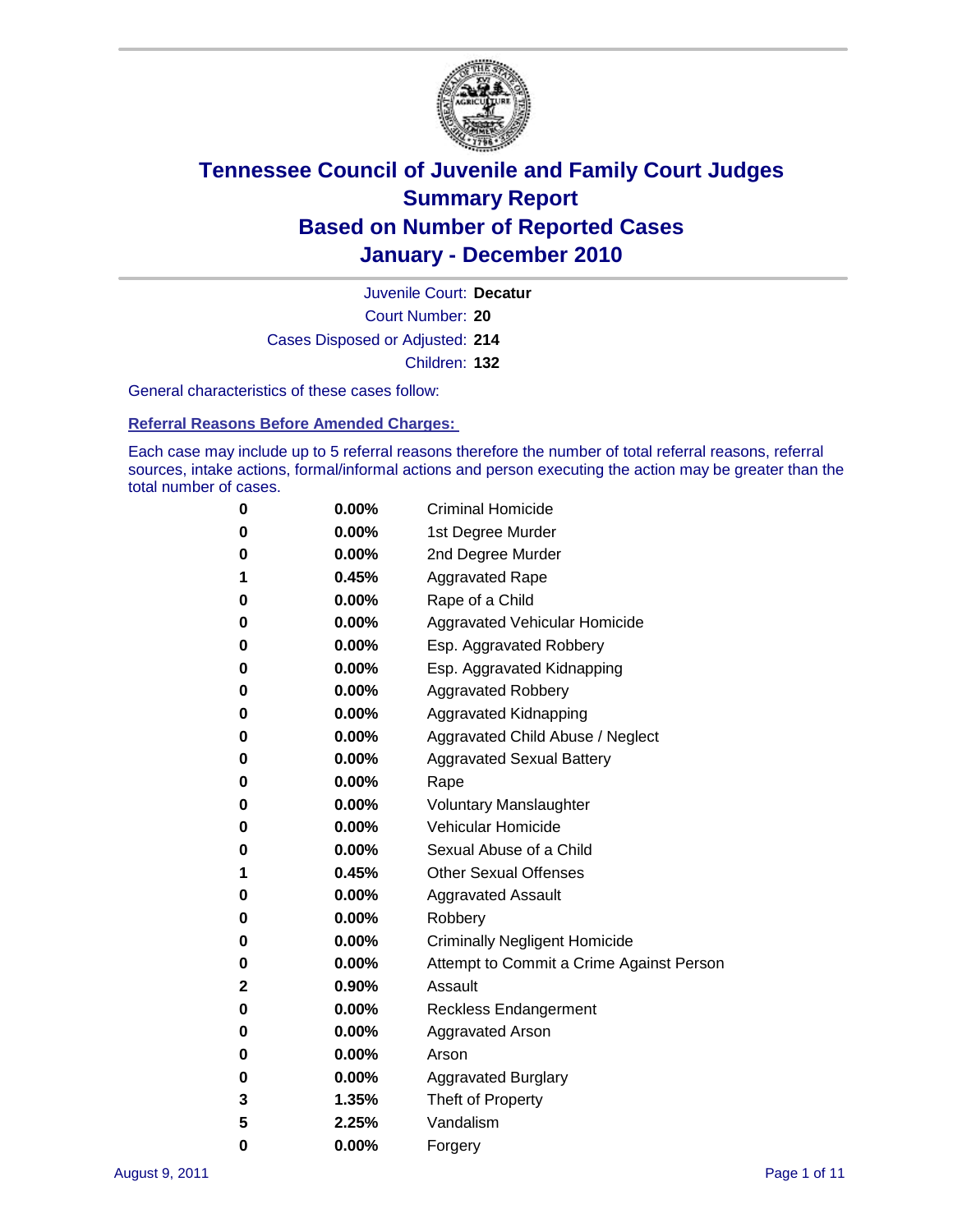

Juvenile Court: **Decatur**

Court Number: **20**

Cases Disposed or Adjusted: **214**

Children: **132**

#### **Referral Reasons Before Amended Charges:**

Each case may include up to 5 referral reasons therefore the number of total referral reasons, referral sources, intake actions, formal/informal actions and person executing the action may be greater than the total number of cases.

| 0            | 0.00%  | <b>Worthless Checks</b>                                     |
|--------------|--------|-------------------------------------------------------------|
| 0            | 0.00%  | Illegal Possession / Fraudulent Use of Credit / Debit Cards |
| 5            | 2.25%  | <b>Burglary</b>                                             |
| 0            | 0.00%  | Unauthorized Use of a Vehicle                               |
| 0            | 0.00%  | <b>Cruelty to Animals</b>                                   |
| 0            | 0.00%  | Sale of Controlled Substances                               |
| 5            | 2.25%  | <b>Other Drug Offenses</b>                                  |
| 1            | 0.45%  | <b>Possession of Controlled Substances</b>                  |
| 0            | 0.00%  | <b>Criminal Attempt</b>                                     |
| 0            | 0.00%  | Carrying Weapons on School Property                         |
| 1            | 0.45%  | Unlawful Carrying / Possession of a Weapon                  |
| 0            | 0.00%  | <b>Evading Arrest</b>                                       |
| 0            | 0.00%  | Escape                                                      |
| 0            | 0.00%  | Driving Under Influence (DUI)                               |
| 0            | 0.00%  | Possession / Consumption of Alcohol                         |
| 0            | 0.00%  | Resisting Stop, Frisk, Halt, Arrest or Search               |
| 0            | 0.00%  | <b>Aggravated Criminal Trespass</b>                         |
| 0            | 0.00%  | Harassment                                                  |
| 0            | 0.00%  | Failure to Appear                                           |
| 0            | 0.00%  | Filing a False Police Report                                |
| 0            | 0.00%  | Criminal Impersonation                                      |
| 3            | 1.35%  | <b>Disorderly Conduct</b>                                   |
| 0            | 0.00%  | <b>Criminal Trespass</b>                                    |
| 0            | 0.00%  | <b>Public Intoxication</b>                                  |
| 0            | 0.00%  | Gambling                                                    |
| 50           | 22.52% | <b>Traffic</b>                                              |
| 0            | 0.00%  | <b>Local Ordinances</b>                                     |
| 0            | 0.00%  | Violation of Wildlife Regulations                           |
| 0            | 0.00%  | Contempt of Court                                           |
| $\mathbf{2}$ | 0.90%  | Violation of Probation                                      |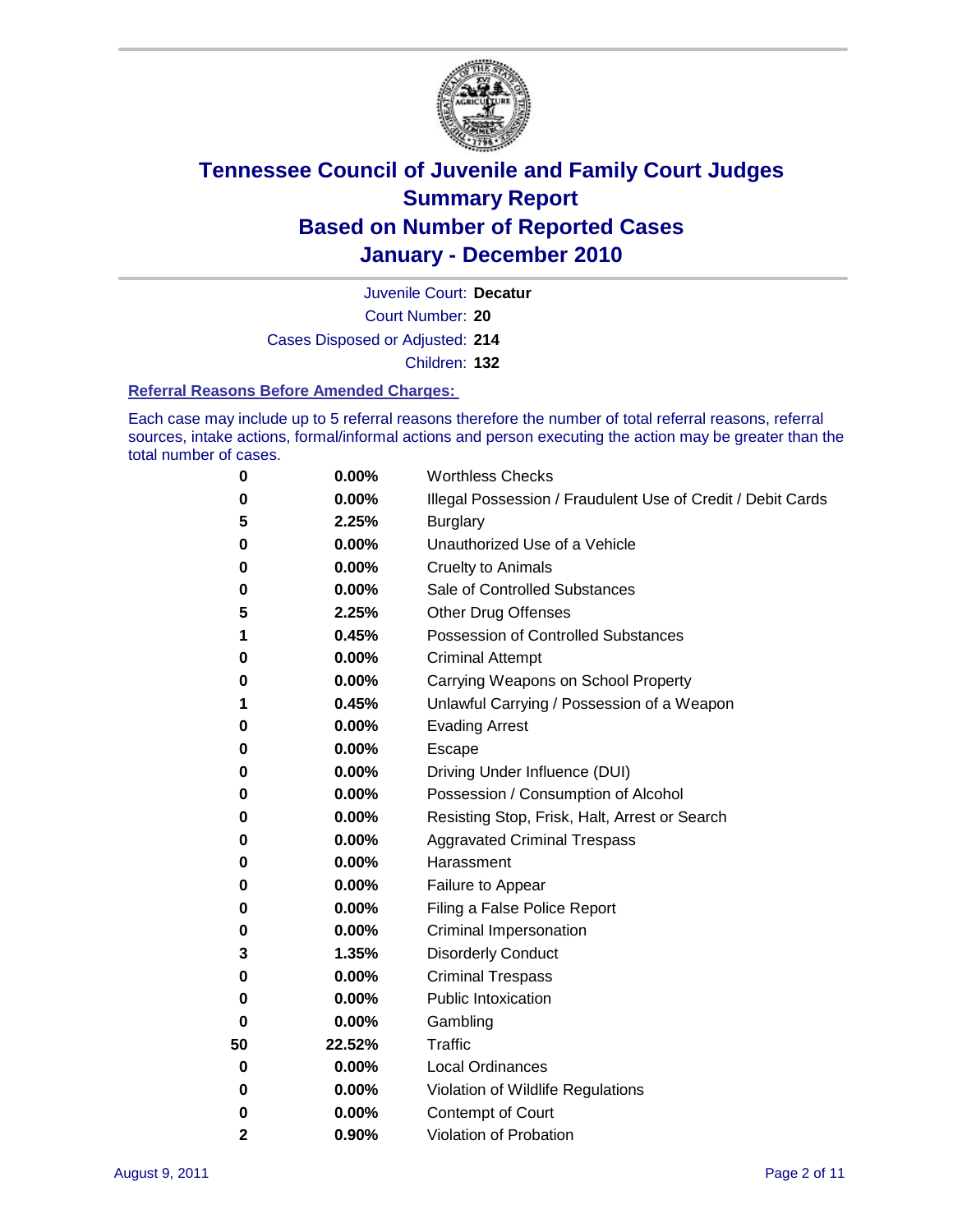

Court Number: **20** Juvenile Court: **Decatur** Cases Disposed or Adjusted: **214** Children: **132**

**Referral Reasons Before Amended Charges:** 

Each case may include up to 5 referral reasons therefore the number of total referral reasons, referral sources, intake actions, formal/informal actions and person executing the action may be greater than the total number of cases.

| 222          | 100.00% | <b>Total Referrals</b>                 |
|--------------|---------|----------------------------------------|
| 5            | 2.25%   | Other                                  |
| 0            | 0.00%   | <b>Consent to Marry</b>                |
| 0            | 0.00%   | <b>Request for Medical Treatment</b>   |
| 0            | 0.00%   | <b>Child Support</b>                   |
| $\mathbf{2}$ | 0.90%   | Paternity / Legitimation               |
| 4            | 1.80%   | Visitation                             |
| 19           | 8.56%   | Custody                                |
| 0            | 0.00%   | <b>Foster Care Review</b>              |
| 35           | 15.77%  | <b>Administrative Review</b>           |
| $\bf{0}$     | 0.00%   | <b>Judicial Review</b>                 |
| 0            | 0.00%   | Violation of Informal Adjustment       |
| $\bf{0}$     | 0.00%   | <b>Violation of Pretrial Diversion</b> |
| 0            | 0.00%   | <b>Termination of Parental Rights</b>  |
| 49           | 22.07%  | Dependency / Neglect                   |
| $\bf{0}$     | 0.00%   | <b>Physically Abused Child</b>         |
| 0            | 0.00%   | Sexually Abused Child                  |
| $\bf{0}$     | 0.00%   | <b>Violation of Curfew</b>             |
| 0            | 0.00%   | Violation of a Valid Court Order       |
| $\bf{0}$     | 0.00%   | Possession of Tobacco Products         |
| 0            | 0.00%   | Out-of-State Runaway                   |
| 4            | 1.80%   | In-State Runaway                       |
| 13           | 5.86%   | Truancy                                |
| 12           | 5.41%   | <b>Unruly Behavior</b>                 |
| 0            | 0.00%   | Violation of Aftercare                 |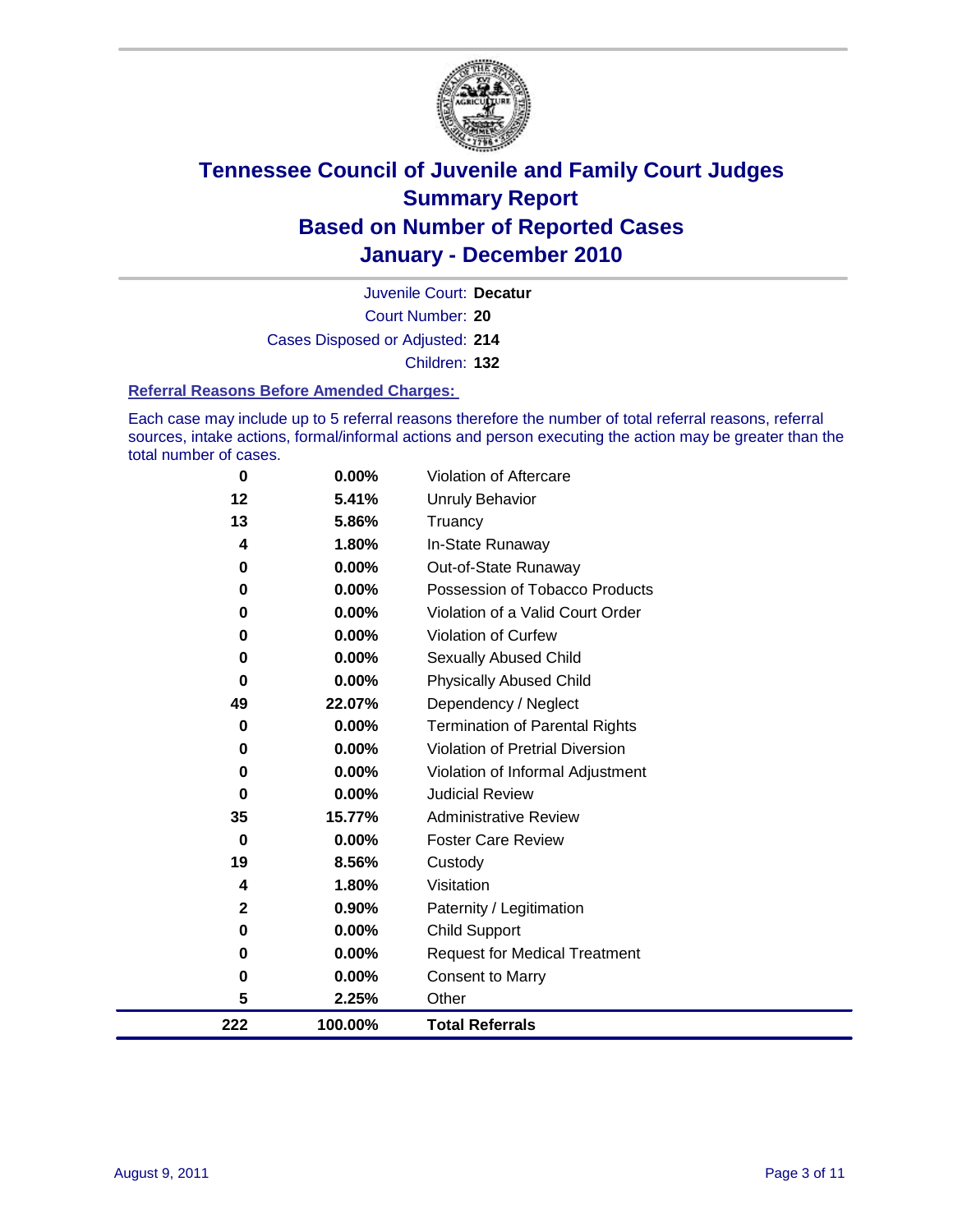

| Juvenile Court: Decatur    |                                 |                                   |  |  |  |
|----------------------------|---------------------------------|-----------------------------------|--|--|--|
|                            | Court Number: 20                |                                   |  |  |  |
|                            | Cases Disposed or Adjusted: 214 |                                   |  |  |  |
|                            | Children: 132                   |                                   |  |  |  |
| <b>Referral Sources: 1</b> |                                 |                                   |  |  |  |
| 83                         | 37.39%                          | Law Enforcement                   |  |  |  |
| 32                         | 14.41%                          | Parents                           |  |  |  |
| 24                         | 10.81%                          | <b>Relatives</b>                  |  |  |  |
| 0                          | 0.00%                           | Self                              |  |  |  |
| $\bf{0}$                   | 0.00%                           | School                            |  |  |  |
| $\bf{0}$                   | 0.00%                           | <b>CSA</b>                        |  |  |  |
| 65                         | 29.28%                          | <b>DCS</b>                        |  |  |  |
| 0                          | 0.00%                           | <b>Other State Department</b>     |  |  |  |
| 0                          | 0.00%                           | <b>District Attorney's Office</b> |  |  |  |
| 16                         | 7.21%                           | <b>Court Staff</b>                |  |  |  |
| 0                          | 0.00%                           | Social Agency                     |  |  |  |
| 0                          | 0.00%                           | <b>Other Court</b>                |  |  |  |
| 0                          | 0.00%                           | Victim                            |  |  |  |
| $\bf{0}$                   | 0.00%                           | Child & Parent                    |  |  |  |
| 0                          | 0.00%                           | Hospital                          |  |  |  |
| 0                          | 0.00%                           | Unknown                           |  |  |  |
| 2                          | 0.90%                           | Other                             |  |  |  |
| 222                        | 100.00%                         | <b>Total Referral Sources</b>     |  |  |  |

#### **Age of Child at Referral: 2**

| 132 | 100.00%    | <b>Total Child Count</b> |
|-----|------------|--------------------------|
|     | 0.00%<br>0 | Unknown                  |
|     | 0<br>0.00% | Ages 19 and Over         |
| 41  | 31.06%     | Ages 17 through 18       |
| 28  | 21.21%     | Ages 15 through 16       |
| 14  | 10.61%     | Ages 13 through 14       |
| 12  | 9.09%      | Ages 11 through 12       |
| 37  | 28.03%     | Ages 10 and Under        |
|     |            |                          |

<sup>1</sup> If different than number of Referral Reasons (222), verify accuracy of your court's data.

<sup>2</sup> One child could be counted in multiple categories, verify accuracy of your court's data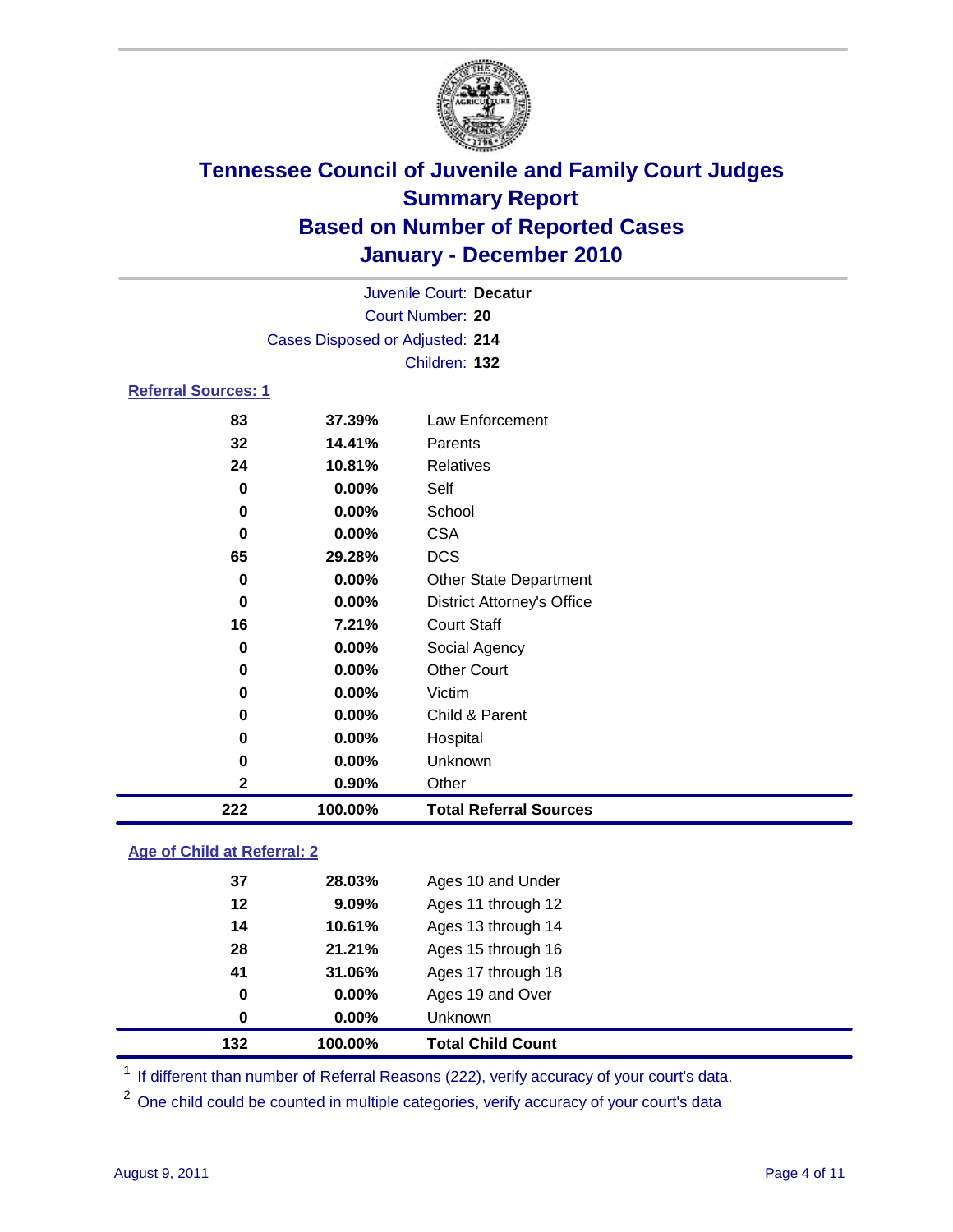

| Juvenile Court: Decatur                 |                                 |                          |  |  |  |
|-----------------------------------------|---------------------------------|--------------------------|--|--|--|
| Court Number: 20                        |                                 |                          |  |  |  |
|                                         | Cases Disposed or Adjusted: 214 |                          |  |  |  |
|                                         |                                 | Children: 132            |  |  |  |
| Sex of Child: 1                         |                                 |                          |  |  |  |
| 80                                      | 60.61%                          | Male                     |  |  |  |
| 52                                      | 39.39%                          | Female                   |  |  |  |
| $\mathbf 0$                             | 0.00%                           | Unknown                  |  |  |  |
| 132                                     | 100.00%                         | <b>Total Child Count</b> |  |  |  |
| Race of Child: 1                        |                                 |                          |  |  |  |
| 115                                     | 87.12%                          | White                    |  |  |  |
| $\overline{7}$                          | 5.30%                           | African American         |  |  |  |
| $\mathbf 0$                             | 0.00%                           | Native American          |  |  |  |
| $\mathbf 0$                             | 0.00%                           | Asian                    |  |  |  |
| 10                                      | 7.58%                           | Mixed                    |  |  |  |
| $\pmb{0}$                               | 0.00%                           | Unknown                  |  |  |  |
| 132                                     | 100.00%                         | <b>Total Child Count</b> |  |  |  |
| <b>Hispanic Origin: 1</b>               |                                 |                          |  |  |  |
| $6\phantom{1}$                          | 4.55%                           | Yes                      |  |  |  |
| 126                                     | 95.45%                          | No                       |  |  |  |
| $\mathbf 0$                             | 0.00%                           | Unknown                  |  |  |  |
| 132                                     | 100.00%                         | <b>Total Child Count</b> |  |  |  |
| <b>School Enrollment of Children: 1</b> |                                 |                          |  |  |  |
| 102                                     | 77.27%                          | Yes                      |  |  |  |
| 20                                      | 15.15%                          | No                       |  |  |  |
| 10                                      | 7.58%                           | Unknown                  |  |  |  |
| 132                                     | 100.00%                         | <b>Total Child Count</b> |  |  |  |

One child could be counted in multiple categories, verify accuracy of your court's data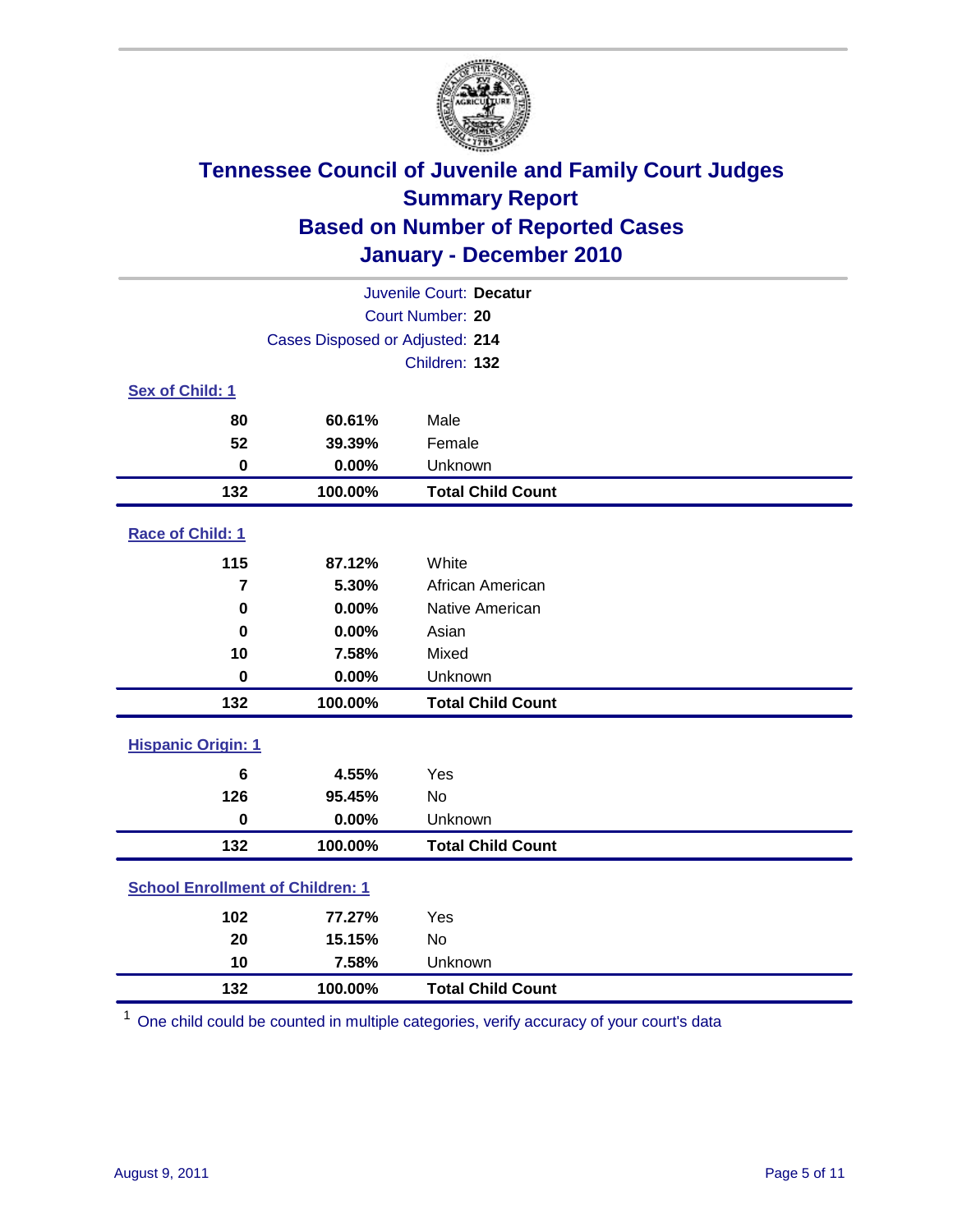

Court Number: **20** Juvenile Court: **Decatur** Cases Disposed or Adjusted: **214** Children: **132 Living Arrangement of Child at Time of Referral: 1 18.94%** With Both Biological Parents **2.27%** With Father and Stepmother **6.82%** With Mother and Stepfather **36.36%** With Mother **8.33%** With Father

| 132 | 100.00%  | <b>Total Child Count</b>  |
|-----|----------|---------------------------|
| 6   | 4.55%    | Other                     |
| 5   | 3.79%    | Unknown                   |
| 1   | 0.76%    | Independent               |
| 0   | $0.00\%$ | In an Institution         |
| 0   | $0.00\%$ | In a Residential Center   |
| 0   | $0.00\%$ | In a Group Home           |
| 6   | 4.55%    | <b>With Foster Family</b> |
| 3   | 2.27%    | With Adoptive Parents     |
| 15  | 11.36%   | <b>With Relatives</b>     |
| 11  | 8.33%    | With Father               |
| 48  | 36.36%   | With Mother               |

#### **Type of Detention: 2**

| 214 | 100.00%  | <b>Total Detention Count</b> |  |
|-----|----------|------------------------------|--|
| 0   | 0.00%    | Other                        |  |
| 213 | 99.53%   | Does Not Apply               |  |
| 0   | $0.00\%$ | Unknown                      |  |
| 0   | $0.00\%$ | Psychiatric Hospital         |  |
| 0   | 0.00%    | Jail - No Separation         |  |
| 0   | $0.00\%$ | Jail - Partial Separation    |  |
| 0   | $0.00\%$ | Jail - Complete Separation   |  |
| 1   | 0.47%    | Juvenile Detention Facility  |  |
| 0   | $0.00\%$ | Non-Secure Placement         |  |
|     |          |                              |  |

<sup>1</sup> One child could be counted in multiple categories, verify accuracy of your court's data

<sup>2</sup> If different than number of Cases (214) verify accuracy of your court's data.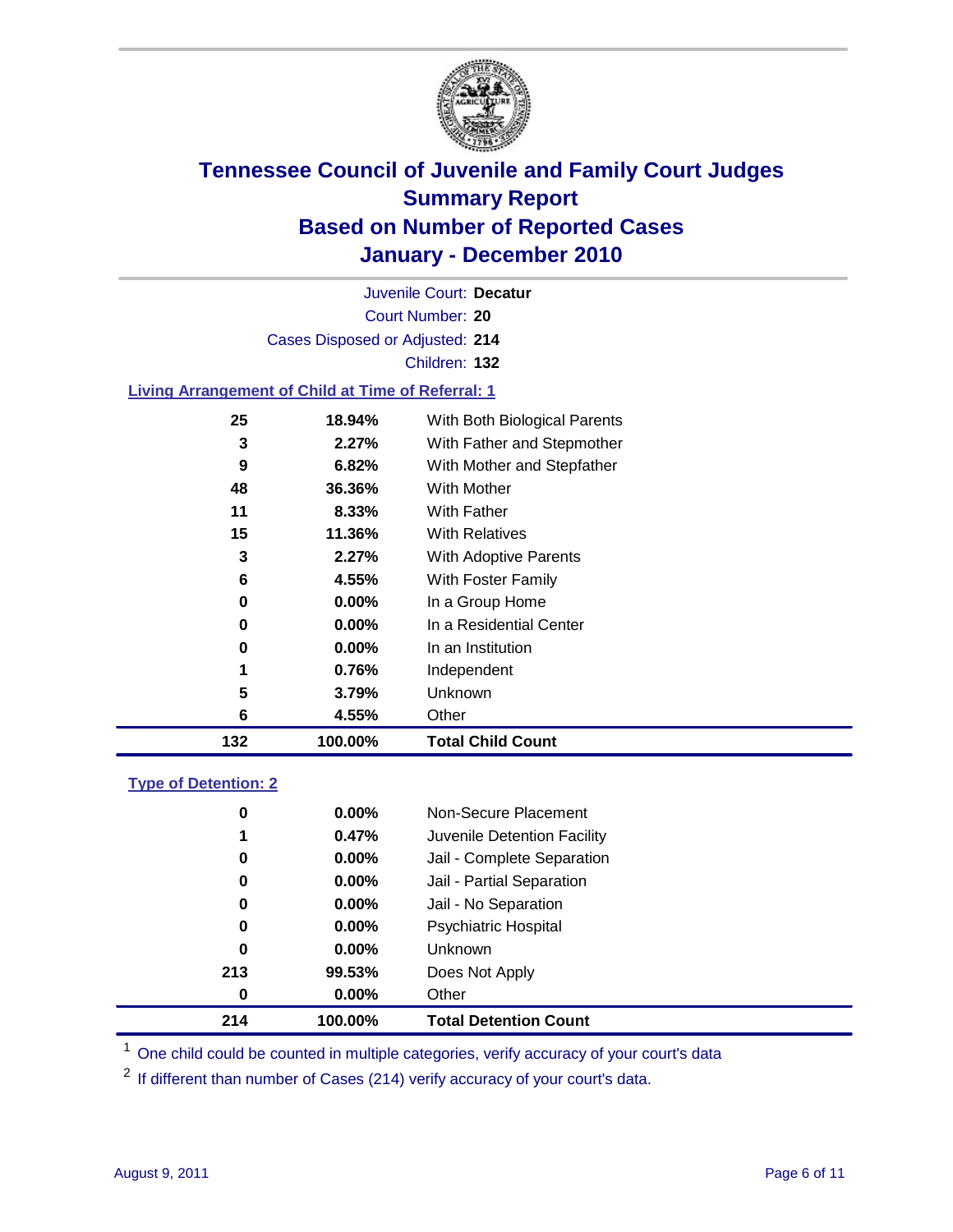

| Juvenile Court: Decatur                            |                                 |                                      |  |  |  |
|----------------------------------------------------|---------------------------------|--------------------------------------|--|--|--|
|                                                    | Court Number: 20                |                                      |  |  |  |
|                                                    | Cases Disposed or Adjusted: 214 |                                      |  |  |  |
|                                                    |                                 | Children: 132                        |  |  |  |
| <b>Placement After Secure Detention Hearing: 1</b> |                                 |                                      |  |  |  |
| 0                                                  | 0.00%                           | Returned to Prior Living Arrangement |  |  |  |
| 0                                                  | 0.00%                           | Juvenile Detention Facility          |  |  |  |
| 0                                                  | 0.00%                           | Jail                                 |  |  |  |
| 0                                                  | 0.00%                           | Shelter / Group Home                 |  |  |  |
| 0                                                  | 0.00%                           | <b>Foster Family Home</b>            |  |  |  |
| 0                                                  | 0.00%                           | Psychiatric Hospital                 |  |  |  |
| O                                                  | 0.00%                           | Unknown                              |  |  |  |
| 213                                                | 99.53%                          | Does Not Apply                       |  |  |  |
| 1                                                  | 0.47%                           | Other                                |  |  |  |
| 214                                                | 100.00%                         | <b>Total Placement Count</b>         |  |  |  |
| <b>Intake Actions: 2</b>                           |                                 |                                      |  |  |  |
|                                                    |                                 |                                      |  |  |  |
| 130                                                | 58.56%                          | <b>Petition Filed</b>                |  |  |  |
| 25                                                 | 11.26%                          | <b>Motion Filed</b>                  |  |  |  |
| 51                                                 | 22.97%                          | <b>Citation Processed</b>            |  |  |  |
| 0                                                  | 0.00%                           | Notification of Paternity Processed  |  |  |  |
| $\mathbf 0$                                        | 0.00%                           | Scheduling of Judicial Review        |  |  |  |
| 16                                                 | 7.21%                           | Scheduling of Administrative Review  |  |  |  |
| 0                                                  | 0.00%                           | Scheduling of Foster Care Review     |  |  |  |
| 0                                                  | 0.00%                           | Unknown                              |  |  |  |
| 0                                                  | 0.00%                           | Does Not Apply                       |  |  |  |
| 0                                                  | 0.00%                           | Other                                |  |  |  |
| 222                                                | 100.00%                         | <b>Total Intake Count</b>            |  |  |  |

<sup>1</sup> If different than number of Cases (214) verify accuracy of your court's data.

<sup>2</sup> If different than number of Referral Reasons (222), verify accuracy of your court's data.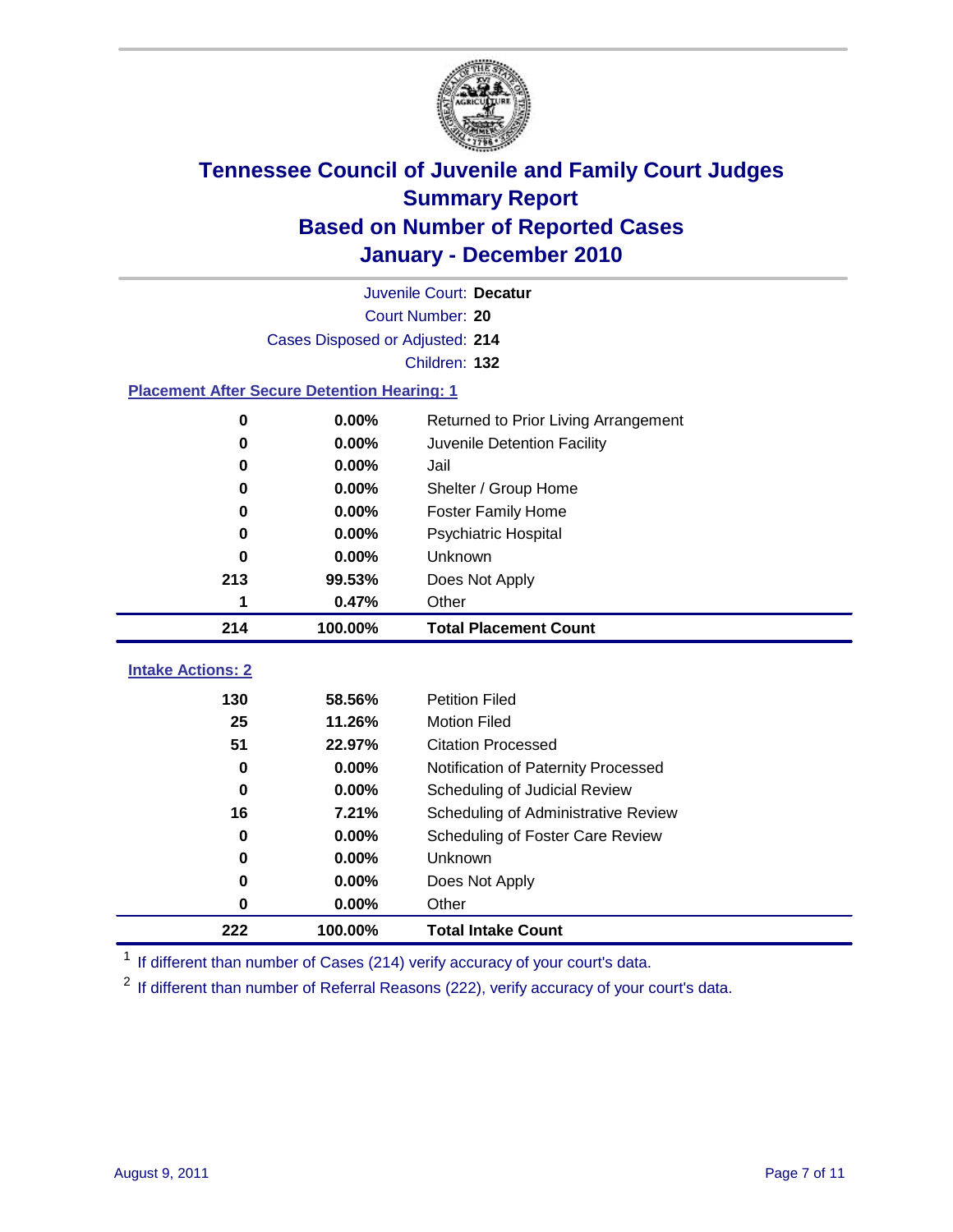

Court Number: **20** Juvenile Court: **Decatur** Cases Disposed or Adjusted: **214** Children: **132**

#### **Last Grade Completed by Child: 1**

| 17       | 12.88%  | Too Young for School     |  |
|----------|---------|--------------------------|--|
| $\bf{0}$ | 0.00%   | Preschool                |  |
| 4        | 3.03%   | Kindergarten             |  |
| 2        | 1.52%   | 1st Grade                |  |
| 4        | 3.03%   | 2nd Grade                |  |
| 1        | 0.76%   | 3rd Grade                |  |
| 1        | 0.76%   | 4th Grade                |  |
| 1        | 0.76%   | 5th Grade                |  |
| 2        | 1.52%   | 6th Grade                |  |
| 6        | 4.55%   | 7th Grade                |  |
| 5        | 3.79%   | 8th Grade                |  |
| 5        | 3.79%   | 9th Grade                |  |
| 7        | 5.30%   | 10th Grade               |  |
| 14       | 10.61%  | 11th Grade               |  |
| 4        | 3.03%   | 12th Grade               |  |
| 0        | 0.00%   | Non-Graded Special Ed    |  |
| $\bf{0}$ | 0.00%   | <b>GED</b>               |  |
| 0        | 0.00%   | Graduated                |  |
| 0        | 0.00%   | Never Attended School    |  |
| 59       | 44.70%  | Unknown                  |  |
| $\bf{0}$ | 0.00%   | Other                    |  |
| 132      | 100.00% | <b>Total Child Count</b> |  |

#### **Enrolled in Special Education: 1**

| 0   | $0.00\%$ | Yes                      |
|-----|----------|--------------------------|
| 104 | 78.79%   | No                       |
| 28  | 21.21%   | <b>Unknown</b>           |
| 132 | 100.00%  | <b>Total Child Count</b> |

One child could be counted in multiple categories, verify accuracy of your court's data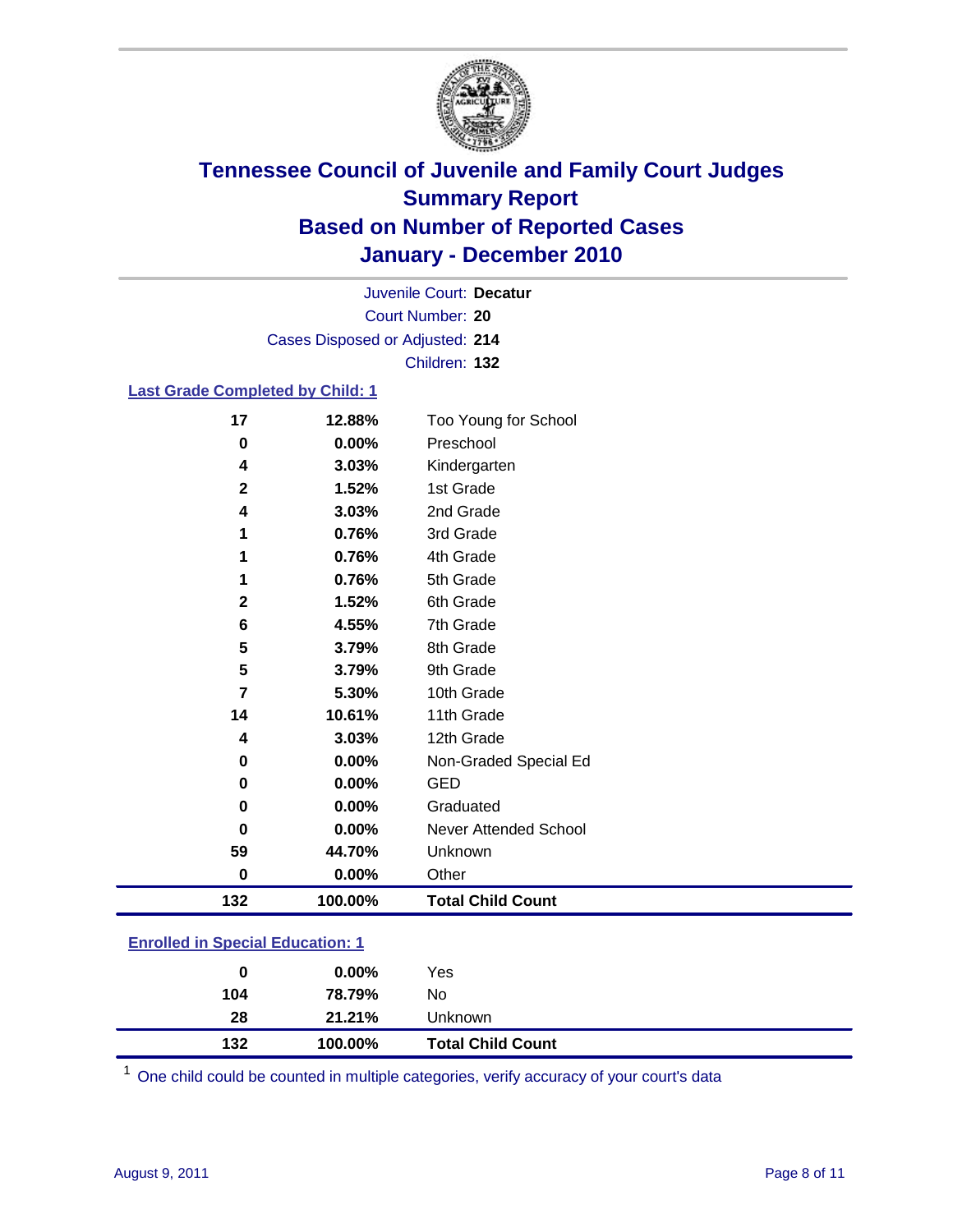

| Juvenile Court: Decatur      |                                 |                           |  |
|------------------------------|---------------------------------|---------------------------|--|
|                              |                                 | Court Number: 20          |  |
|                              | Cases Disposed or Adjusted: 214 |                           |  |
|                              |                                 | Children: 132             |  |
| <b>Action Executed By: 1</b> |                                 |                           |  |
| 222                          | 100.00%                         | Judge                     |  |
| $\bf{0}$                     | $0.00\%$                        | Magistrate                |  |
| $\bf{0}$                     | $0.00\%$                        | <b>YSO</b>                |  |
| 0                            | 0.00%                           | Other                     |  |
| 0                            | 0.00%                           | Unknown                   |  |
| 222                          | 100.00%                         | <b>Total Action Count</b> |  |

#### **Formal / Informal Actions: 1**

| 28  | 12.61%   | Dismissed                                        |
|-----|----------|--------------------------------------------------|
| 30  | 13.51%   | Retired / Nolle Prosequi                         |
| 19  | 8.56%    | <b>Complaint Substantiated Delinquent</b>        |
| 14  | 6.31%    | <b>Complaint Substantiated Status Offender</b>   |
| 30  | 13.51%   | <b>Complaint Substantiated Dependent/Neglect</b> |
| 0   | $0.00\%$ | <b>Complaint Substantiated Abused</b>            |
| 0   | $0.00\%$ | <b>Complaint Substantiated Mentally III</b>      |
| 0   | $0.00\%$ | Informal Adjustment                              |
| 0   | $0.00\%$ | <b>Pretrial Diversion</b>                        |
| 1   | 0.45%    | <b>Transfer to Adult Court Hearing</b>           |
| 0   | 0.00%    | Charges Cleared by Transfer to Adult Court       |
| 0   | $0.00\%$ | Special Proceeding                               |
| 12  | 5.41%    | <b>Review Concluded</b>                          |
| 63  | 28.38%   | Case Held Open                                   |
| 25  | 11.26%   | Other                                            |
| 0   | $0.00\%$ | Unknown                                          |
| 222 | 100.00%  | <b>Total Action Count</b>                        |

<sup>1</sup> If different than number of Referral Reasons (222), verify accuracy of your court's data.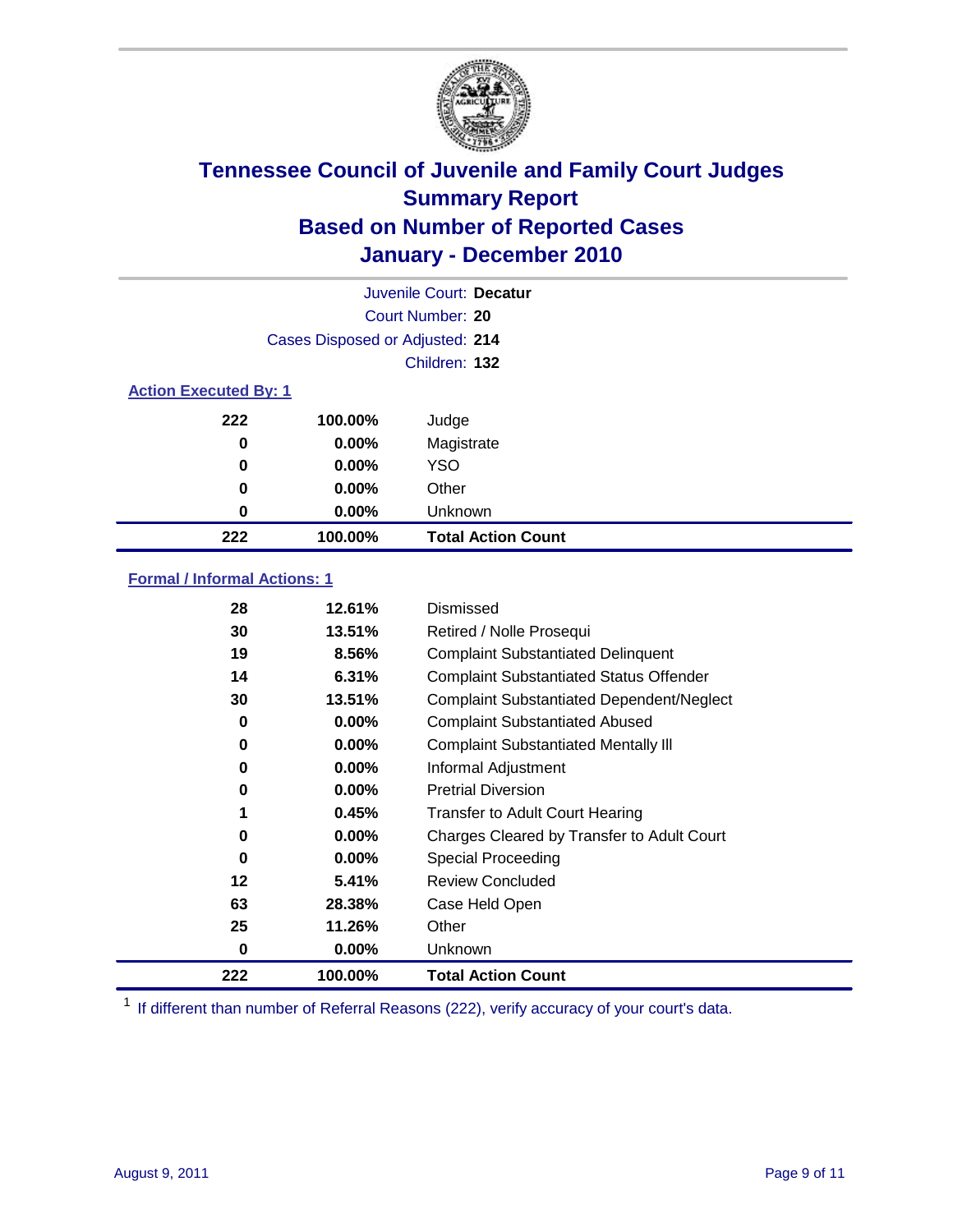

|                       |                                 | Juvenile Court: Decatur                               |
|-----------------------|---------------------------------|-------------------------------------------------------|
|                       |                                 | Court Number: 20                                      |
|                       | Cases Disposed or Adjusted: 214 |                                                       |
|                       |                                 | Children: 132                                         |
| <b>Case Outcomes:</b> |                                 | There can be multiple outcomes for one child or case. |
| 22                    | 8.24%                           | <b>Case Dismissed</b>                                 |
| 31                    | 11.61%                          | Case Retired or Nolle Prosequi                        |
| 0                     | 0.00%                           | Warned / Counseled                                    |
| 68                    | 25.47%                          | <b>Held Open For Review</b>                           |
| 11                    | 4.12%                           | Supervision / Probation to Juvenile Court             |
| 0                     | 0.00%                           | <b>Probation to Parents</b>                           |
| 0                     | 0.00%                           | Referral to Another Entity for Supervision / Service  |
| 2                     | 0.75%                           | Referred for Mental Health Counseling                 |
| 2                     | 0.75%                           | Referred for Alcohol and Drug Counseling              |
| 0                     | 0.00%                           | <b>Referred to Alternative School</b>                 |
| 0                     | 0.00%                           | Referred to Private Child Agency                      |
| 1                     | 0.37%                           | Referred to Defensive Driving School                  |
| 0                     | 0.00%                           | Referred to Alcohol Safety School                     |
| 0                     | 0.00%                           | Referred to Juvenile Court Education-Based Program    |
| 1                     | 0.37%                           | Driver's License Held Informally                      |
| 0                     | 0.00%                           | <b>Voluntary Placement with DMHMR</b>                 |
| 0                     | 0.00%                           | <b>Private Mental Health Placement</b>                |
| 0                     | 0.00%                           | <b>Private MR Placement</b>                           |
| 0                     | 0.00%                           | Placement with City/County Agency/Facility            |
| 0                     | 0.00%                           | Placement with Relative / Other Individual            |
| 25                    | 9.36%                           | Fine                                                  |
| 11                    | 4.12%                           | <b>Public Service</b>                                 |
| 3                     | 1.12%                           | Restitution                                           |
| 0                     | 0.00%                           | Runaway Returned                                      |
| 4                     | 1.50%                           | No Contact Order                                      |
| 0                     | 0.00%                           | Injunction Other than No Contact Order                |
| 0                     | 0.00%                           | <b>House Arrest</b>                                   |
| 1                     | 0.37%                           | <b>Court Defined Curfew</b>                           |
| 0                     | 0.00%                           | Dismissed from Informal Adjustment                    |
| 0                     | 0.00%                           | <b>Dismissed from Pretrial Diversion</b>              |
| 0                     | 0.00%                           | Released from Probation                               |
| 1                     | 0.37%                           | <b>Transferred to Adult Court</b>                     |
| 0                     | $0.00\%$                        | <b>DMHMR Involuntary Commitment</b>                   |